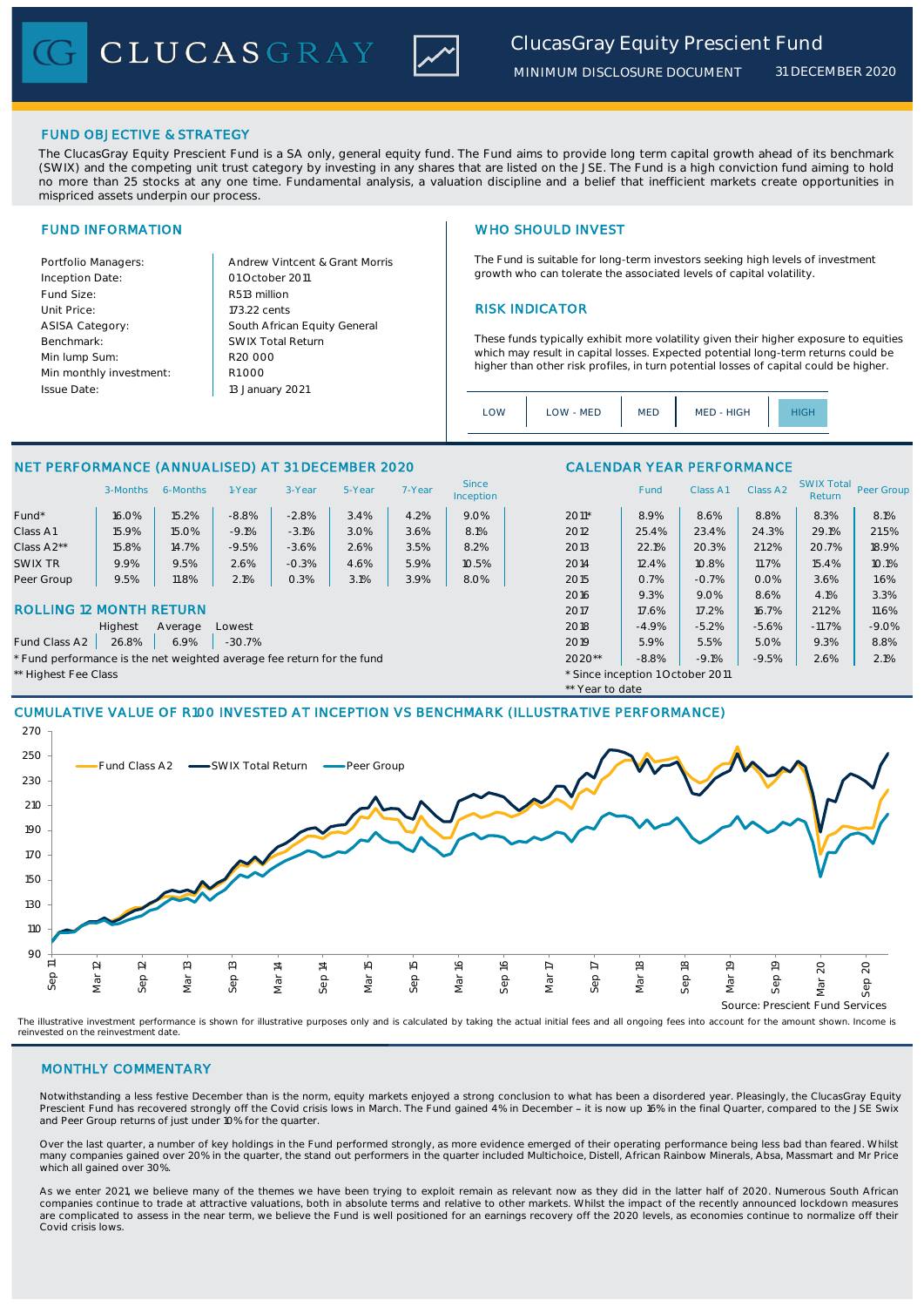

## *ClucasGray Equity Prescient Fund*

*MINIMUM DISCLOSURE DOCUMENT 31 DECEMBER 2020*

| Naspers          | 7.6% | <b>Asset Class</b> |  |
|------------------|------|--------------------|--|
| ABSA Group       | 6.9% | <b>SA Equity</b>   |  |
| standard Bank    | 6.7% | Cash               |  |
| Anglo American   | 4.9% |                    |  |
| Brit AM Tobacco  | 4.5% |                    |  |
| <b>BHP Group</b> | 4.1% |                    |  |
| Exxaro           | 4.0% |                    |  |
| <b>MTN</b>       | 3.9% |                    |  |
| Firstrand        | 3.8% |                    |  |
| Long4Life        | 3.5% |                    |  |



## DISTRIBUTIONS FEE STRUCTURE

| <b>TFR</b>                          | Class A2 Class A1 |       |
|-------------------------------------|-------------------|-------|
| Annual Management Fee (excl. VAT)   | 1.30%             | 0.90% |
| Other Cost                          | 0.03%             | 0.03% |
| VAT                                 | 0.20%             | 0.14% |
| Total Expense Ratio (incl. VAT)     | 1.53%             | 1.07% |
| Transaction Costs (incl. VAT)       | 0.39%             | 0.39% |
| Total Investment Charge (incl. VAT) | 192%              | 1.46% |

Distribution Frequency Distribution Date Last Distribution 1.03% 0.03% 0.03% 0.03% 0.03% 0.03% 0.03% 0.03% 0.03% 0.03% 0.03% 0.03% 0.03% 0.03% 0.03% 0.0

01 April Annually

# PRESCIENT